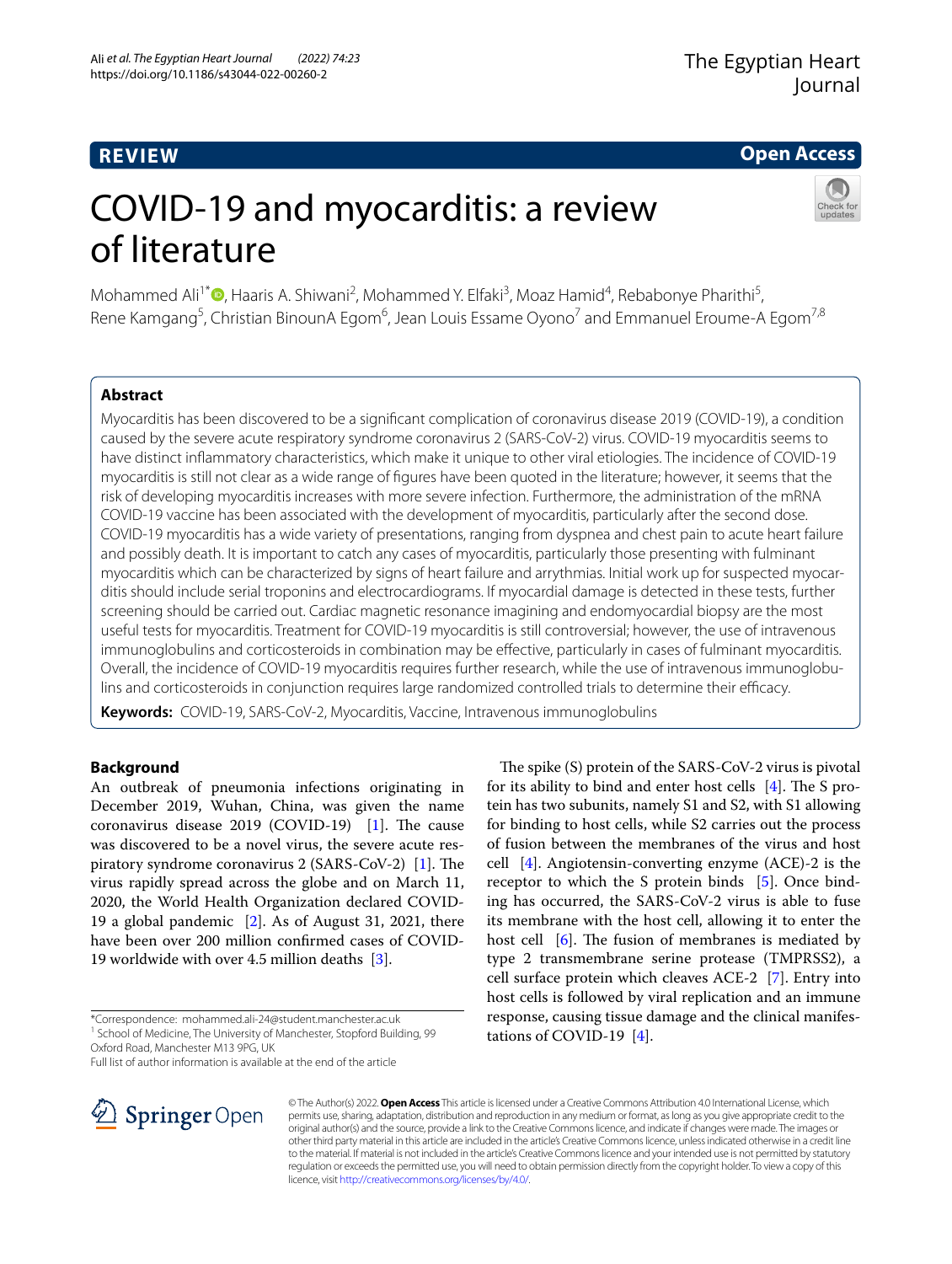COVID-19 typically manifests as pneumonia resulting in symptoms of cough, dyspnea and fever [[8\]](#page-6-7). However, it has since been realized that COVID-19 can cause cardiovascular complications, among these is myocarditis. The disease course of COVID-19 myocarditis can range from mild to severe. If not treated, the myocarditis may progress to life-threatening heart failure and arrythmias; therefore, it is imperative for clinicians to recognize possible cases of COVID-19 myocarditis and treat them accordingly  $[9-11]$  $[9-11]$ . Moreover, it may lead to an increase in ward admissions in a time where hospitals can already be overwhelmed. This literature review aims to discuss the pathophysiology and incidence of COVID-19 myocarditis, along with its presentation, diagnosis and treatment.

## **Pathophysiology of viral myocarditis**

Myocarditis is described as infammation of the heart muscle, leading to damage in the absence of ischemia [[12,](#page-6-10) [13](#page-6-11)]. Viruses have been suggested to be a signifcant etiology for myocarditis with a wide variety of causative agents including, but not limited to, adenovirus, parvovirus B19, Epstein Barr virus and cytomegalovirus [[13](#page-6-11)[–16](#page-6-12)]. Now, recent evidence suggests the SARS-CoV-2 virus may also be a signifcant infectious agent for myocarditis. The proposed pathophysiology of viral myocarditis is a combination of direct cell injury and immune-mediated cell death  $[12]$  $[12]$ . Early in the development of viral myocarditis high rates of viral replication leads to direct car-diomyocyte injury [\[17](#page-6-13)]. The damaged cells, and proteins released from them (such as cardiac myosin), activate toll-like receptors and infammasomes, leading to the release of pro-infammatory cytokines [\[18](#page-6-14), [19](#page-6-15)]. As time progresses, these pro-infammatory cytokines recruit immune cells, including natural killer cells, macrophages and T-lymphocytes, to the myocardium. These cells are involved in immune-mediated myocyte injury [\[17](#page-6-13)]. Moreover, interleukin (IL)-1β and IL-17 cause cardiac remodeling and fbrosis, which eventually leads to dilated cardiomyopathy and heart failure [[20,](#page-6-16) [21\]](#page-6-17). Myocardial fbrosis leads to a disruption in the conduction system, leading to an increased risk of developing arrythmias [[22\]](#page-6-18).

## **Proposed mechanisms for COVID‑19 myocarditis**

As mentioned previously, the SARS-CoV-2 virus enters human cells by binding to the ACE2 protein. While the ACE2 protein is expressed on epithelial cells (type II alveolar cells) of the respiratory tract, leading to the respiratory manifestations of COVID-19, these proteins can also be found on cardiomyocytes [[23](#page-6-19)[–25](#page-6-20)]. A case study, using endomyocardial biopsy (EMB), revealed the presence of SARS-CoV-2 viral particles in the myocardium of a patient with COVID-19 [[26\]](#page-6-21). Furthermore, autopsies of 20 human heart samples of patients infected with SARS-CoV, a virus related to SARS-CoV2, demonstrated seven hearts contained viral particles, alongside macrophage infiltration  $[27]$ . Therefore, it is very possible that the SARS-CoV-2 virus can also infect cardiomyocytes leading to viral myocarditis [[28](#page-6-23)]. An alternative way SARS-CoV-2 can cause myocardial damage is via the infection of endothelial cells in the heart  $[29]$  $[29]$ . This theory is supported by the discovery of SARS-CoV-2 in endothelial cells of numerous organs, including the heart, under histology [\[30,](#page-7-0) [31](#page-7-1)].

Some authors have found an increased number of diffusely distributed  $CD68 + cells$  in hearts of patients with COVID-19, compared to those with typical myocarditis and control groups [\[32](#page-7-2)]. Fox et al. hypothesized the difference in immune cells on histology suggest COVID-19 myocarditis is a distinct infammatory process separate from typical viral myocarditis [\[32](#page-7-2)]. Two theories describing the infammatory process were proposed. First, SARS-CoV-2 can infect endothelial cells within coronary vessels, leading to the migration of macrophages to these areas, causing the activation of complement and apoptosis [[32\]](#page-7-2). Second, the infammation can lead to thrombus formation in the coronary vessels leading to ischemic myocardial injury [[32\]](#page-7-2).

Systemic infammation may also play a role in the development of COVID-19 myocarditis. IL-6 is a cytokine implicated in the pathophysiology of myocarditis, recruiting infammatory cells to the myocardium [[33\]](#page-7-3). IL-6 is also a primary mediator of the cytokine storm, a life-threatening condition seen in some patients who have developed COVID-19, which is characterized by extreme increases in pro-infammatory cytokines and an uncontrolled immune response  $[33, 34]$  $[33, 34]$  $[33, 34]$ . This systemic infammation can further increase the risk of thrombus formation within coronary vessels due to activation of platelets and high levels of clotting factors (including factor V and VIII) [[29,](#page-6-24) [35](#page-7-5)]. It is also possible that the cytokine storm may lead to exacerbation of established myocarditis and further myocardial injury [[28\]](#page-6-23). Furthermore, myocardial injury may be exacerbated by hypoxia of the myocardium due to increased oxygen demands in the setting of infection, which cannot be met due to the presence of pneumonia of acute respiratory distress syndrome  $[36]$  $[36]$ . The possible pathophysiology of COVID-19 myocarditis is outlined in Fig. [1.](#page-2-0)

#### **Risk of developing COVID‑19 myocarditis**

Unfortunately, the incidence of COVID-19-induced myocarditis is unclear. A study revealed that approximately 28% of patients with COVID-19 exhibited myocardial injury, diagnosed by the presence of raised troponin T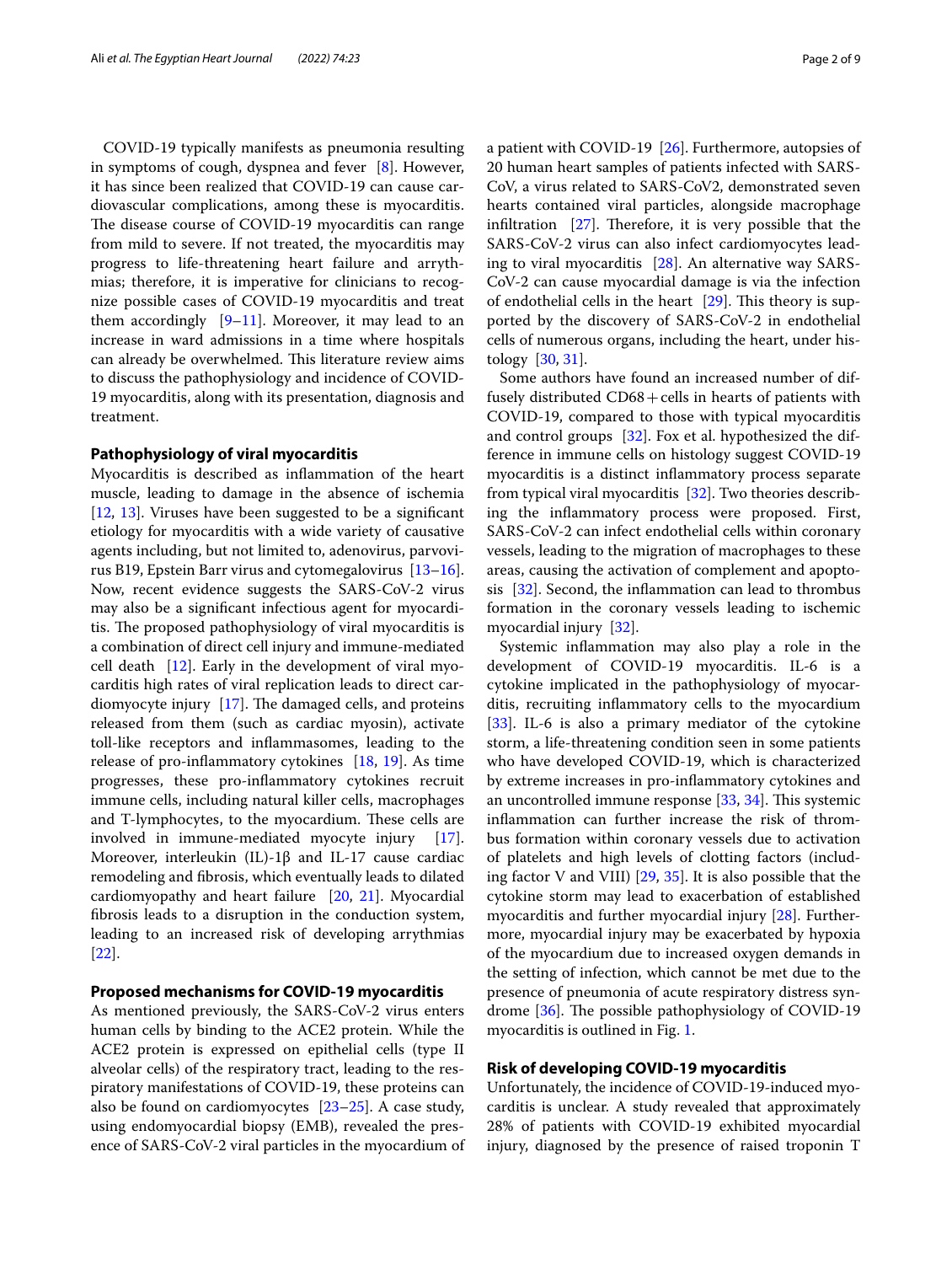

<span id="page-2-0"></span>[[37\]](#page-7-7). A meta-analysis found 8% of patients with COVID-19 developed myocardial injury, with a 13-fold increase in prevalence among patients in intensive care [\[38](#page-7-8)]. Halushka et al. found 7.2% of 277 postmortem cases displaying evidence of myocarditis, with only less than 2% of cases demonstrating clinically signifcant myocarditis  $[39]$  $[39]$  $[39]$ . This study reveals that the true incidence of COVID-19 myocarditis may be underestimated, as some patients may be asymptomatic or have minor symptoms. Puntmann et al. studied 100 patients who had recently recovered from severe COVID-19 and found 78% exhibited cardiac involvement on cardiac magnetic resonance imaging (cMRI), with 60% found to have ongoing infam-mation [\[40](#page-7-10)]. Myocarditis is a significant complication of COVID-19; however, the exact mortality due to these complications remains unclear. Published evidence does show that the myocardial involvement increases mortality in patients hospitalized with COVID-19 [\[41](#page-7-11)]. Qiurong et al. demonstrated that among 68 deaths of patients with COVID-19, 7% were attributable to fulminant myocarditis leading to circulatory failure, while 33% died of a combination of respiratory and cardiac failure [[42\]](#page-7-12). The diagnoses of fulminant myocarditis were made

based on the evaluation of clinical data available to the authors. There was no mention of analysis of immunohistology which would be the most reliable way of diagnosing myocarditis. This may affect reliability of these results due to an increased risk of misdiagnoses. Myocarditis can worsen prognosis for patients who have developed COVID-19 infection, while patients who develop COVID-19 myocarditis may sufer from long-term cardiovascular complications, which will need to be studied over time.

A systematic review and case series demonstrated that patients with cardiovascular comorbidities were more at risk at developing COVID-19 myocarditis [\[43](#page-7-13), [44](#page-7-14)]. The exact mechanism as to why this occurs is not completely clear. Guo et al. [\[45](#page-7-15)] hypothesized that the virus could travel into the pulmonary circulation after infecting pneumocytes via ACE2 expressing endothelial cells. Furthermore, it has been demonstrated that failing hearts show greater expression of ACE2 proteins than normal  $[45-47]$  $[45-47]$ . The higher concentrations of ACE2 in these hearts may allow for easier uptake of the SARS-CoV-2 virus  $[46]$  $[46]$ . As the heart is the first organ encountered by pulmonary outflow, the SARS-CoV-2 virus is likely to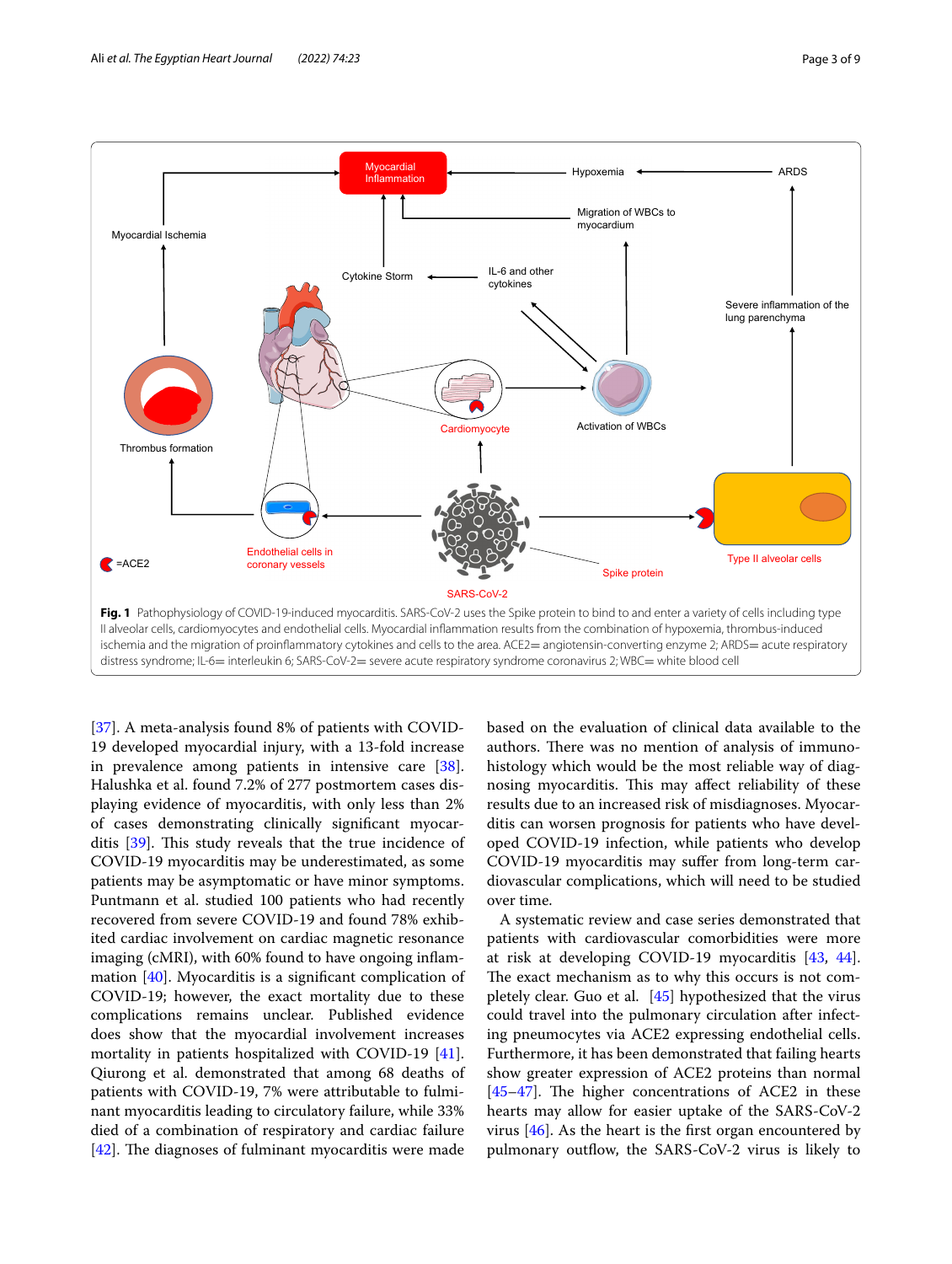encounter ACE2 expressing cardiomyocytes in patients with cardiovascular disease [\[45\]](#page-7-15). SARS-CoV-2 binds to ACE2 to enter cells meaning these patients may be at a higher risk of developing COVID-19-induced myocarditis [[28\]](#page-6-23). Black, Asian and minority ethnic (BAME) groups may be more seriously afected by COVID-19-induced myocarditis, due to a greater prevalence of cardiovascular disease among these groups [[48–](#page-7-18)[52\]](#page-7-19). However, other evidence suggests that those of African descent express lower levels of ACE2, particularly those of whom with pre-hypertension  $[52]$  $[52]$ . The evidence is contradictory and so the association between race and the risk of developing COVID-19 myocarditis requires more research.

An important group to be vigilant of are those who compete in competitive sports as myocarditis is associated with sudden cardiac death in athletes [\[53](#page-7-20)]. Daniels et al. tested 1597 athletes for the presence of COVID-19-induced myocarditis. Of these athletes, 37 (2.3%) were diagnosed with COVID-19 myocarditis, 28 of whom were classifed as having possible myocarditis [\[54](#page-7-21)]. Daniels et al. noted that if cardiac testing were only done on those patients with cardiac symptoms, only fve cases of COVID-19 myocarditis would have been recorded [[54\]](#page-7-21). Again, this highlights the possibility that the cardiac involvement of COVID-19 is underestimated due to asymptomatic patients. In another study of 26 competitive athletes who underwent cMRI, 15% were found to have myocarditis, while 31% showed evidence of the previous myocardial damage [\[55](#page-7-22)]. Athletes who have recovered from COVID-19 and are returning to sports should receive cardiac testing, including cMRI, to screen for any active myocarditis or the previous cardiac injury.

Overall, the exact incidence of COVID-19 myocarditis is still unclear; however, the current literature suggests that those who sufer from severe infection are at an increased risk of developing myocarditis than those who develop a mild infection.

## **Association between COVID‑19 mRNA vaccine and myocarditis**

The administration of a COVID-19 mRNA vaccine (both Pfizer and Moderna) may be associated with a development of myocarditis. Recent evidence suggest that myocarditis rates are around 12.6 cases per million administrations of the second dose of mRNA vaccines among people aged 12–39, with a predominance of young males [[56\]](#page-7-23). Patients tend to present with chest pain and abnormal ECG fndings which occur two to three days after the second dose of the vaccine [[56\]](#page-7-23). Patients usually have their symptoms resolved [\[56\]](#page-7-23). Diaz et al. discovered an increase mean number of monthly cases of myocarditis/myopericarditis of 10.4 ( $p < 0.001$ ) since the vaccine started to be rolled out in the USA [[57](#page-7-24)]. Furthermore,

multiple case series following patients who develop acute myocarditis following COVID-19 mRNA vaccination have been published [[58–](#page-7-25)[61\]](#page-7-26). All vaccinated patients studied were confrmed to not have COVID-19 at pres-entation. Mouch et al. [\[58](#page-7-25)] followed five patients presenting after the second dose and one patient presenting after the frst dose. Kim et al. [\[59\]](#page-7-27) followed four patients, all of whom had both doses of the mRNA COVID-19 vaccine. Shaw et al. [[60](#page-7-28)] followed four patients of which two received both doses and two received one dose of the vaccine. Both the patients presenting after the frst dose had previous SARS-CoV-2 infection. All patients in these studies underwent diagnostic cMRI. Finally, Montgomery et al. [\[61](#page-7-26)] followed 23 male patients, 20 of which presenting following the second dose, while three presented after the frst dose (all of whom had previous SARS-CoV-2 infection). However, in this study, only eight patients underwent diagnostic cMRI, afecting the reliability of the results as most diagnoses would have been made by clinical judgment. Overall, these four studies followed 37 patients: 31 presenting after the second dose and 6 presenting after the frst dose of the mRNA vaccine with previous COVID-19 infection. This highlights the important point that vaccine-induced myocarditis tends to occur after sensitization to SARS-CoV-2.

A case series following 15 children (12–18 years old) who were hospitalized due to symptoms of myocarditis (such as chest pain and fever) found 13 of these patients had cMRI changes consistent with myocardial infammation [[62\]](#page-7-29). All but one of these patients presented after the second dose of the vaccine. This study reveals that children may also be at risk of developing myocarditis from administration of mRNA vaccines. Current evidence demonstrates that children with COVID-19 have low mortality and intensive care admission rate  $[63]$  $[63]$ . Therefore, recommendations for giving mRNA vaccines to children (under 18 s) should consider the risk of developing myocarditis compared to the risk of severe COVID-19 infection in this age group.

There is evidence that the COVID-19 mRNA vaccine can cause myocarditis, particularly in cases of the previous exposure. With most patients presenting after both doses of the vaccine, or after the frst dose with prior SARS-CoV-2 infection, there may be a possibility of a hypersensitivity reaction occurring after the previous exposure  $[61, 64]$  $[61, 64]$  $[61, 64]$ . This reaction may be a delayed-type hypersensitivity reaction due to the twoto three-day period between vaccine administration and onset of symptoms seen in most patients  $[56, 64]$  $[56, 64]$  $[56, 64]$  $[56, 64]$ . The frst vaccine dose could act to sensitize the immune system, while the second dose causes the activation of the effector phase of the immune system [[64](#page-7-31)]. Activated immune cells may migrate to the myocardium leading to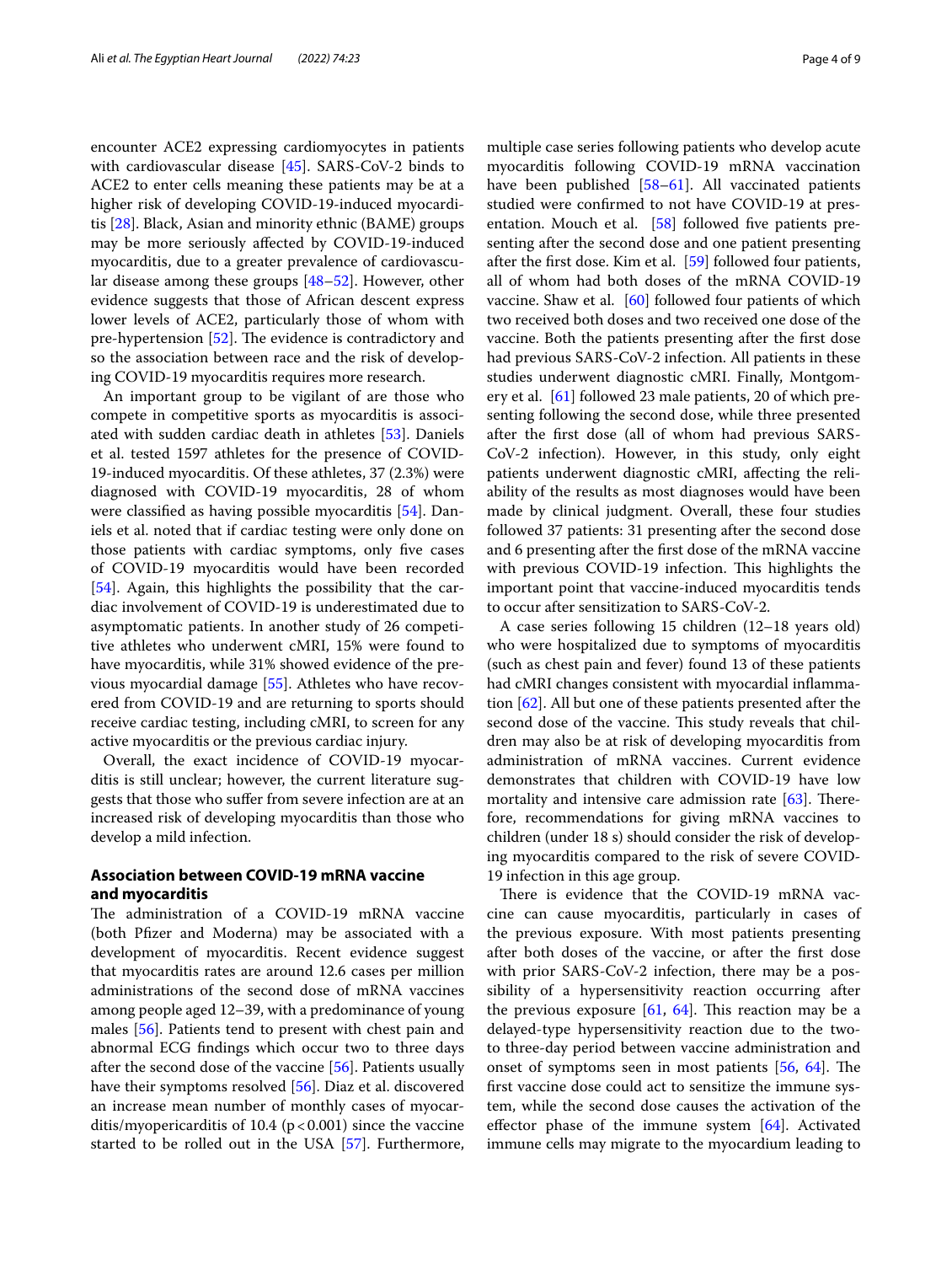release of cytokines into the myocardium. This process can stimulate further immune cells to enter the myocardium, leading to infammation and the patient may present with myocarditis.

## **Presentation of COVID‑19 myocarditis**

Classic presentation of myocarditis is analogous to heart failure, with symptoms of dyspnea, orthopnea and chest pain maybe present [[65\]](#page-7-32). However, clinical presentations of patients with COVID-19 myocarditis can vary from patient to patient. Some patients have relatively mild presentations such as cough, fever and dyspnea [\[9](#page-6-8), [10](#page-6-25),  $22, 66, 67$  $22, 66, 67$  $22, 66, 67$  $22, 66, 67$ . These symptoms may be due to COVID-19 itself and not the myocarditis. Therefore, some patients may have a silent presentation of COVID-19 myocarditis [[22\]](#page-6-18). Some patients may present with chest pain which may or may not be described as a pressure [\[68–](#page-7-35)[70\]](#page-7-36). In one report this chest pain was present without fatigue, cough or dyspnea [\[68\]](#page-7-35). Some patients may also present with palpitations alongside their other symptoms [\[67](#page-7-34), [71\]](#page-7-37). After initial presentation, patients may deteriorate to develop signs of heart failure and hemodynamic compromise if treatment is not initiated or is inadequate  $[9-11]$  $[9-11]$ . In severe cases, patients may initially present with new-onset heart failure in the absence of a history of cardiovascular disease  $[71]$  $[71]$ . This is a presentation of fulminant myocarditis, a condition characterized by sudden and severe cardiac infammation, which may lead to arrythmias, severe heart failure or death [\[72](#page-8-0), [73\]](#page-8-1). Physicians should be vigilant with patients who present with hypotension, ECG changes (e.g., ventricular tachycardia, bradyarrythmias, ST depression) or clinical signs of heart failure such as peripheral edema [\[73\]](#page-8-1).

#### **Diagnosing COVID‑19 myocarditis**

C-reactive protein (CRP), lactate dehydrogenase (LDH) and white cell count (WCC) have been shown to be raised in patients with COVID-19 myocarditis [[68](#page-7-35)[–70](#page-7-36)]. These blood tests are markers of infection and, thus, are non-specifc to myocarditis. Raised cardiac enzymes (e.g., troponin) and N-terminal pro-B-type natriuretic peptide (NT-pro-BNP) have also been noted in COVID-19 myocarditis  $[44, 70]$  $[44, 70]$  $[44, 70]$  $[44, 70]$ . Therefore, it is a good idea to take baseline levels of troponin I/T and NT-pro-BNP on admission of a patient with COVID-19 allowing a trend of these tests to be established throughout the patients stay [[28\]](#page-6-23). However, some patients with COVID-19 myocarditis may not have a raised troponin, meaning a normal troponin does not rule out myocarditis [\[22](#page-6-18), [74\]](#page-8-2). In fact, the sensitivity for elevated troponin I levels in myocarditis is 34% [[75\]](#page-8-3). Electrocardiogram (ECG) changes can also be seen with patients who develop myocarditis. Most changes are non-specifc and can include sinus tachycardia (the most common change), ST segment elevation/depression, T wave inversions, tachy/bradyarrhythmia and QT prolongation  $[44, 70]$  $[44, 70]$  $[44, 70]$  $[44, 70]$ . Therefore, ECG changes are not diagnostic of myocarditis, but they may be helpful as a tool to assess for possible myocardial damage or the presence of arrythmias, indicating severity of disease. Echocardiography may also be used; however, it also shows non-specifc changes in myocarditis, including reduced ejection fraction, pericardial efusion and hypokinesis throughout the heart wall [[74,](#page-8-2) [76\]](#page-8-4). Echocardiography can be useful to rule out other causes of heart failure, such as valvular or congenital causes [\[74\]](#page-8-2).

cMRI has a high sensitivity for diagnosing myocarditis and is therefore the best noninvasive test  $[77]$  $[77]$  $[77]$ . The Lake Louis criteria should be used when interpreting cMRI images [[78](#page-8-6)]. This criterion uses a combination of T2-weighted images, early gadolinium enhancement and late gadolinium enhancement to detect myocardial edema, hyperemia and myocardial necrosis and fbrosis, respectively [\[78–](#page-8-6)[80\]](#page-8-7). cMRI has shortcomings as it is not possible to distinguish whether the infammation is caused from an autoimmune response to the virus or from viral infection of the myocardium [\[78](#page-8-6)]. Furthermore, when used in patients presenting with severe myocarditis causing cardiogenic shock or hemodynamic instability application of cMRI can be limited as these patients may be mechanically ventilated or have tachyarrhythmias [\[77](#page-8-5), [81](#page-8-8)]. In these situations, it may be preferred to use EMB which is considered the gold standard test to confrm the presence of myocarditis as it can determine the nature of infammation [[77\]](#page-8-5). For example, samples from the biopsy can be sent for immunohistology and genomic analysis, which can confrm the diagnosis of COVID-19-induced myocarditis through the presence of SARS-CoV-2 RNA [[82\]](#page-8-9). EMB samples were previously interpreted using the Dallas criteria which described myocarditis as myocyte necrosis or damage associated with inflammatory infiltrates  $[83]$  $[83]$  $[83]$ . The reliability of the Dallas criteria is questionable as it has been shown to not apply to 50% of virus positive cases [[29\]](#page-6-24). EMB has further drawbacks including risk of infection and sampling errors due to the patchy infammation seen in myocarditis [\[74](#page-8-2)]. An immunohistochemistry criteria has been added to the Dallas criteria to make it more reliable [[29\]](#page-6-24). This criterion defines myocarditis as the presence of leukocytes  $\geq$  14/ mm<sup>2</sup> with monocytes  $\leq$  4/mm<sup>2</sup> and CD3 + cells  $\geq$  7/mm<sup>2</sup> alongside evidence of non-ischemic necrosis under histology [\[29](#page-6-24)]. Using this criteria may increase the sensitivity of cMRI in diagnosing COVID-19 myocarditis.

During the COVID-19 pandemic, the availability of scans, such as cMRI, has been greatly reduced, while due to the risk of infection EMB is likely avoided on patients with COVID-19  $[70, 84]$  $[70, 84]$  $[70, 84]$  $[70, 84]$ . Therefore, physicians may need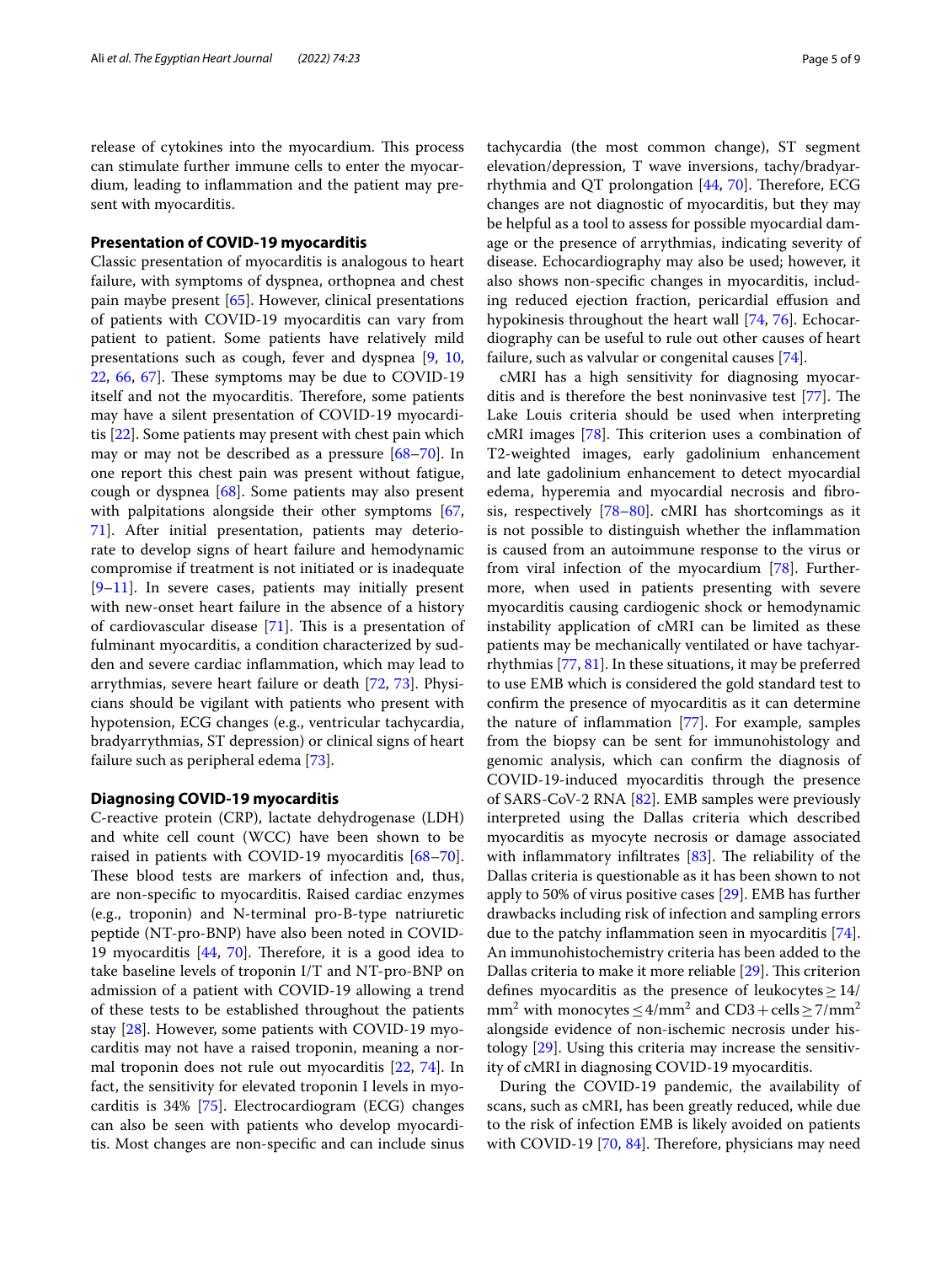to use a combination of blood tests, ECGs, echocardiograms and a high clinical suspicion for myocarditis to reach a diagnosis if hospitals are under pressure from COVID-19.

## **Managing COVID‑19 myocarditis**

Treating myocarditis involves the management of both the myocardial infammation and the complications that may arise from it. Intravenous immunoglobulins (IVIG) have been studied for their efficacy in treating viral myocarditis. IgG, IgA and IgM immunoglobulins have antiinfammatory efects, while neutralizing and facilitating the clearance of pathogens from the myocardium [\[85](#page-8-12)]. Maisch et al. demonstrated that immunoglobulin therapy for biopsy proven cytomegalovirus myocarditis showed favorable outcomes with a reduction in infammatory and viral levels [[86\]](#page-8-13). However, in cases of suspected myocarditis with no biopsy proof of viral infection, use of immunoglobin therapy showed inconsistent results [[86\]](#page-8-13). Hu et al. used a combination of glucocorticoid and immunoglobulin treatment to successfully treat COVID-19 myocarditis [[87\]](#page-8-14). A meta-analysis revealed that the use of IVIG to treat acute myocarditis signifcantly reduced mortality, while improving left ventricular ejection fraction [\[88](#page-8-15)]. Moreover, the efect of IVIG was even more noticeable in patients with fulminant myocarditis where it showed to signifcantly increase survival rates of this life-threatening condition  $[88]$  $[88]$  $[88]$ . The evidence for use of corticosteroids to treat COVID-19 myocarditis is not as clear. The use of the corticosteroid, prednisolone, may be efective in treating viral myocarditis in the absence of viral replication [[89\]](#page-8-16). It is thought that the use of immunocompromising medication, such as corticosteroids, may worsen acute myocarditis where viral replication is present  $[90]$ . A systematic review by Sawalha et al. revealed the use of corticosteroids showed improved outcomes among patients with COVID-19 myocarditis [\[76](#page-8-4)]. This comes with the caveat that the review consisted of 14 case reports, and therefore, the evidence lacks in reliability. On the other hand, other studies show the use of corticosteroid therapy does not reduce mortality in patients with viral myocarditis [[91\]](#page-8-18). Tocilizumab, which is an anti-IL-6 receptor monoclonal antibody, was trialed with the combination of the anti-viral, favipiravir, to treat COVID-19 patients who had developed cytokine storm [[92\]](#page-8-19). The trial found that the combination of Tocilizumab and favipiravir signifcantly reduced infammation caused by cytokine storm [[92](#page-8-19)]. As COVID-19 myocarditis may be exacerbated by cytokine storm, the use of this combination therapy may provide positive outcomes [\[28](#page-6-23)]. Although there is evidence to show the efficacy of IVIG in the treatment of viral myocarditis, more research is needed to assess the efects on COVID-19 myocarditis specifcally. Dexamethasone, a corticosteroid, is currently used in the management of COVID-19. Therefore, research into assessing the efficacy of Dexamethasone may reveal if current treatment is sufficient or if patients who develop COVID-19 myocarditis require extra antiviral/anti-infammatory treatment.

Patients who present with cardiogenic shock due to fulminant myocarditis need further management. For patients with cardiogenic shock, the use of inotropic agents, such as dobutamine, and mechanical support, including intra-aortic balloon pumps or Impella systems, can be used to maintain blood pressure [\[74](#page-8-2), [77](#page-8-5)]. The presence of tachyarrhythmias can be treated with intravenous amiodarone hydrochloride, or, if the patient is unstable or unresponsive to pharmacological intervention, direct current cardioversion or pacing may be used [[93\]](#page-8-20). Bradyarrhythmias which may occur can be treated by intravenous atropine or, if required, transcutaneous pacing can be commenced [\[93](#page-8-20)].

## **Conclusions**

COVID-19 myocarditis is a signifcant complication of SARS-CoV-2 infection which can worsen the prognosis for patients. While some cases may be insignifcant or asymptomatic, it is likely clinicians will come across cases which are more severe and require prompt treatment. Therefore, it is imperative to recognize how to diagnose and treat this condition. If possible, it is a good idea to carry out serial troponins and ECGs to monitor for any development of myocarditis or other myocardial injury. As the symptoms for myocarditis can be non-specifc and can overlap with the respiratory symptoms of COVID-19, it may be hard to diagnose this condition. It is important to have a low threshold to work up a patient, as initial tests are relatively inexpensive. Further testing should be used for patients with evidence of myocardial injury on initial work up, these include echocardiography, cMRIs and EMB. Clinicians should be vigilant for any signs of heart failure or arrhythmias, as these could be the lifethreatening signs of fulminant myocarditis. While no defnitive treatment for COVID-19 myocarditis has been published, the combination of IVIG and corticosteroids shows promise to reduce mortality, particularly in the case of fulminant myocarditis.

#### **Abbreviations**

COVID-19: Coronavirus disease 2019; SARS-CoV-2: Severe acute respiratory syndrome coronavirus 2; S: Spike; ACE: Angiotensin-converting enzyme; TMPRSS2: Type 2 transmembrane serine protease; IL: Interleukin; EMB: Endo‑ myocardial biopsy; cMRI: Cardiac magnetic resonance imagining; BAME: Black, Asian and minority ethnic; CRP: C-reactive protein; LDH: Lactate dehydrogenase; WCC: White cell count; NT-pro-BNP: N-terminal pro-B-type natriuretic peptide; ECG: Electrocardiogram; IVIG: Intravenous immunoglobulins.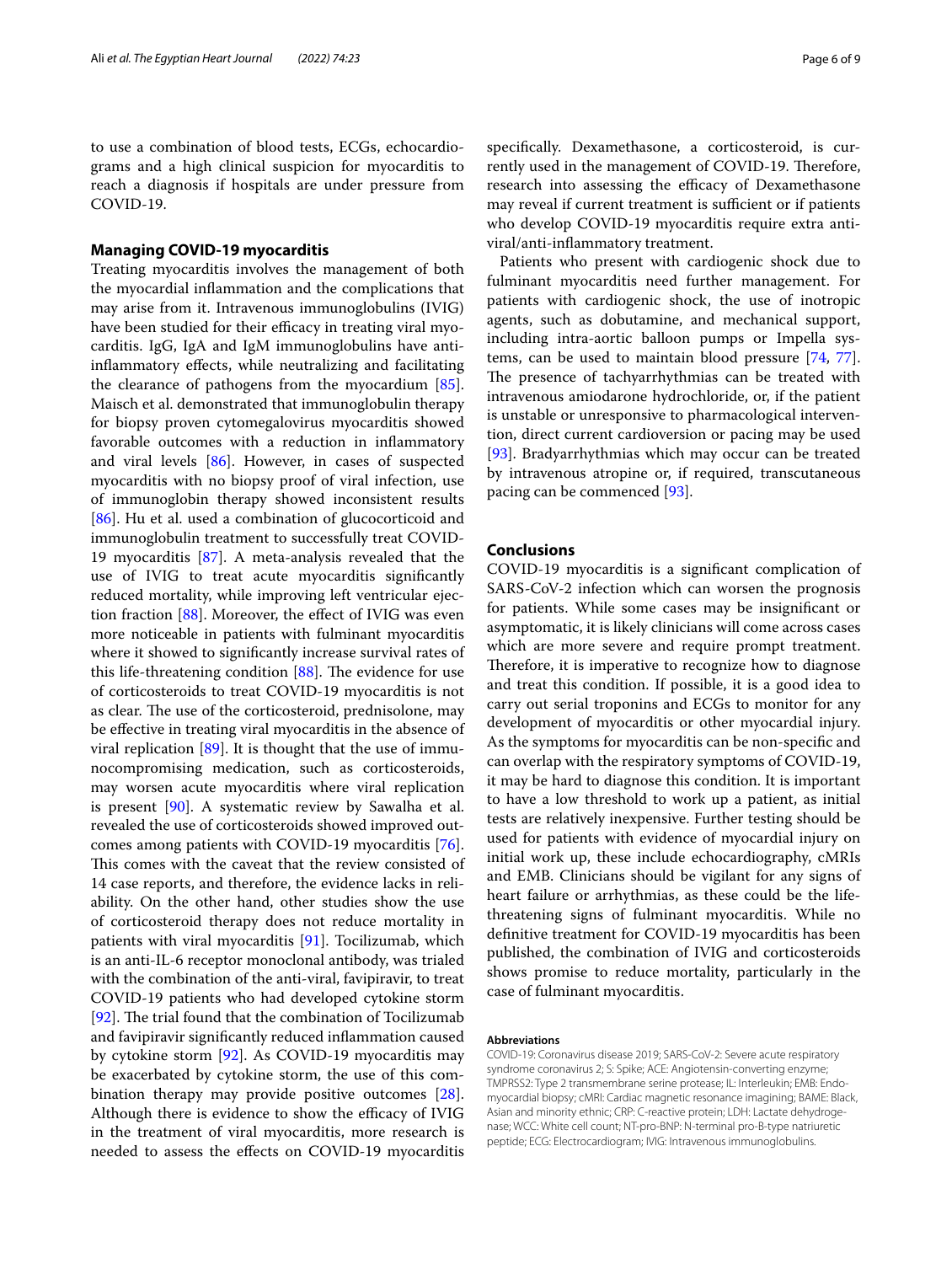#### **Acknowledgements**

Not applicable.

## **Author contributions**

AM, SH, EM, HM, PR, KR, EC, OJ and EE all made contributions to the literature search and drafting the manuscript. AM produced the fgure, revised the manuscript and made final changes. All authors read and approved the manuscript before submission.

#### **Funding**

Not applicable.

#### **Availability of data and materials**

Not applicable.

### **Declarations**

**Ethics approval and consent to participate** Not applicable.

#### **Consent for publication**

Not applicable.

#### **Competing interests**

The authors declare that they have no competing interests.

#### **Author details**

<sup>1</sup> School of Medicine, The University of Manchester, Stopford Building, 99 Oxford Road, Manchester M13 9PG, UK. <sup>2</sup>Burnley General Hospital, Burnley, UK.<br><sup>3</sup>School of Modicine, University College Dublin, Dublin, Ireland, <sup>4</sup>Birming. School of Medicine, University College Dublin, Dublin, Ireland. <sup>4</sup>Birmingham Midland Eye Centre, Birmingham, UK. <sup>5</sup>St Vincent's University Hospital, Dublin, Ireland. <sup>6</sup> Faculty of Medicine, University of N'Djamena, N'djamena, Chad. <sup>7</sup> Laboratory of Endocrinology and Radioisotopes, Institute of Medical Research and Medicinal Plants Studies (IMPM), Yaoundé, Cameroon. <sup>8</sup>Institut du Savoir Montfort (ISM), Hôpital Montfort, 713 Montreal Rd, Ottawa, ON K1K 0T2, Canada.

## Received: 8 February 2022 Accepted: 24 March 2022 Published online: 05 April 2022

#### **References**

- <span id="page-6-0"></span>1. Dong E, Du H, Gardner L (2020) An interactive web-based dashboard to track COVID-19 in real time. Lancet Infect Dis 20(5):533–534. [https://doi.](https://doi.org/10.1016/S1473-3099(20)30120-1) [org/10.1016/S1473-3099\(20\)30120-1](https://doi.org/10.1016/S1473-3099(20)30120-1)
- <span id="page-6-1"></span>2. Cascella M, Rajnik M, Aleem A, Dulebohn SC, di Napoli R (2021)Features, Evaluation, and Treatment of Coronavirus (COVID-19)
- <span id="page-6-2"></span>3. WHO Coronavirus (COVID-19) Dashboard. Covid19.who.int. Accessed September 13, 2021. <https://covid19.who.int/>
- <span id="page-6-3"></span>4. Parasher A (2021) COVID-19: current understanding of its pathophysiology, clinical presentation and treatment. Postgrad Med J 97(1147):312. <https://doi.org/10.1136/postgradmedj-2020-138577>
- <span id="page-6-4"></span>5. Li W, Moore MJ, Vasilieva N et al (2003) Angiotensin-converting enzyme 2 is a functional receptor for the SARS coronavirus. Nature 426(6965):450– 454. <https://doi.org/10.1038/nature02145>
- <span id="page-6-5"></span>6. Belouzard S, Millet JK, Licitra BN, Whittaker GR (2012) Mechanisms of coronavirus cell entry mediated by the viral spike protein. Viruses 4(6):1011–1033.<https://doi.org/10.3390/v4061011>
- <span id="page-6-6"></span>7. Wiersinga WJ, Rhodes A, Cheng AC, Peacock SJ, Prescott HC (2020) Pathophysiology, transmission, diagnosis, and treatment of coronavirus disease 2019 (COVID-19): a review. JAMA 324(8):782–793. [https://doi.org/](https://doi.org/10.1001/jama.2020.12839) [10.1001/jama.2020.12839](https://doi.org/10.1001/jama.2020.12839)
- <span id="page-6-7"></span>8. Mele D, Flamigni F, Rapezzi C, Ferrari R (2021) Myocarditis in COVID-19 patients: current problems. Intern Emerg Med 16(5):1123–1129. [https://](https://doi.org/10.1007/s11739-021-02635-w) [doi.org/10.1007/s11739-021-02635-w](https://doi.org/10.1007/s11739-021-02635-w)
- <span id="page-6-8"></span>9. Marcinkiewicz K, Petryka-Mazurkiewicz J, Nowicki M et al (2021) Acute heart failure in the course of fulminant myocarditis requiring mechanical circulatory support in a healthy young patient after coronavirus

disease 2019. Kardiologia Polska (Polish Heart J) 79(5):583–584. [https://](https://doi.org/10.33963/KP.15888) [doi.org/10.33963/KP.15888](https://doi.org/10.33963/KP.15888)

- <span id="page-6-25"></span>10. Inciardi RM, Lupi L, Zaccone G et al (2020) Cardiac involvement in a patient with coronavirus disease 2019 (COVID-19). JAMA Cardiol 5(7):819–824.<https://doi.org/10.1001/jamacardio.2020.1096>
- <span id="page-6-9"></span>11. Pascariello G, Cimino G, Calvi E et al (2020) Cardiogenic shock due to COVID-19-related myocarditis in a 19-year-old autistic patient. J Med Cases 11(7):207–210.<https://doi.org/10.14740/jmc3517>
- <span id="page-6-10"></span>12. Cooper LT Jr (2009) Myocarditis. N Engl J Med 360(15):1526–1538. <https://doi.org/10.1056/NEJMra0800028>
- <span id="page-6-11"></span>13. Baboonian C, Treasure T (1997) Meta-analysis of the association of enteroviruses with human heart disease. Heart (British Cardiac Society) 78(6):539–543.<https://doi.org/10.1136/hrt.78.6.539>
- 14. Caforio ALP, Calabrese F, Angelini A et al (2007) A prospective study of biopsy-proven myocarditis: prognostic relevance of clinical and aetiopathogenetic features at diagnosis. Eur Heart J 28(11):1326–1333. <https://doi.org/10.1093/eurheartj/ehm076>
- 15. Agrawal AS, Garron T, Tao X et al (2015) Generation of a transgenic mouse model of Middle East respiratory syndrome coronavirus infection and disease. J Virol 89(7):3659–3670. [https://doi.org/10.1128/JVI.](https://doi.org/10.1128/JVI.03427-14) [03427-14](https://doi.org/10.1128/JVI.03427-14)
- <span id="page-6-12"></span>16. Esfandiarei M, McManus BM (2008) Molecular biology and pathogenesis of viral myocarditis. Annu Rev Pathol 3(1):127–155. [https://doi.org/](https://doi.org/10.1146/annurev.pathmechdis.3.121806.151534) [10.1146/annurev.pathmechdis.3.121806.151534](https://doi.org/10.1146/annurev.pathmechdis.3.121806.151534)
- <span id="page-6-13"></span>17. Seko Y, Takahashi N, Yagita H, Okumura K, Yazaki Y (1997) Expression of cytokine mRNAs in murine hearts with acute myocarditis caused by coxsackievirus B3. J Pathol 183(1):105–108. [https://doi.org/10.1002/](https://doi.org/10.1002/(SICI)1096-9896(199709)183:1%3c105::AID-PATH1094%3e3.0.CO;2-E) [\(SICI\)1096-9896\(199709\)183:1%3c105::AID-PATH1094%3e3.0.CO;2-E](https://doi.org/10.1002/(SICI)1096-9896(199709)183:1%3c105::AID-PATH1094%3e3.0.CO;2-E)
- <span id="page-6-14"></span>18. Cihakova D, Sharma R, Fairweather D, Afanasyeva M, Rose N (2004) Ani‑ mal models for autoimmune myocarditis and autoimmune thyroiditis. Methods Mol Med 102:175–193. [https://doi.org/10.1385/1-59259-805-](https://doi.org/10.1385/1-59259-805-6:175)[6:175](https://doi.org/10.1385/1-59259-805-6:175)
- <span id="page-6-15"></span>19. Zhang P, Cox CJ, Alvarez KM, Cunningham MW (2009) Cutting edge: cardiac myosin activates innate immune responses through TLRs. J Immunol (Baltimore, Md) 183(1):27–31. [https://doi.org/10.4049/jimmu](https://doi.org/10.4049/jimmunol.0800861) [nol.0800861](https://doi.org/10.4049/jimmunol.0800861)
- <span id="page-6-16"></span>20. Blyszczuk P, Kania G, Dieterle T et al (2009) Myeloid diferentiation factor-88/interleukin-1 signaling controls cardiac fbrosis and heart failure progression in infammatory dilated cardiomyopathy. Circ Res 105(9):912–920.<https://doi.org/10.1161/CIRCRESAHA.109.199802>
- <span id="page-6-17"></span>21. Baldeviano GC, Barin JG, Talor Mv et al (2010) Interleukin-17A is dispensable for myocarditis but essential for the progression to dilated cardiomyopathy. Circul Res 106(10):1646–1655. [https://doi.org/10.1161/](https://doi.org/10.1161/CIRCRESAHA.109.213157) [CIRCRESAHA.109.213157](https://doi.org/10.1161/CIRCRESAHA.109.213157)
- <span id="page-6-18"></span>22. Oleszak F, Maryniak A, Botti E et al (2020) Myocarditis associated With COVID-19. Am J Med Case Rep 8(12):498–502. [https://doi.org/10.12691/](https://doi.org/10.12691/ajmcr-8-12-19) [ajmcr-8-12-19](https://doi.org/10.12691/ajmcr-8-12-19)
- <span id="page-6-19"></span>23. Qian Z, Travanty EA, Oko L et al (2013) Innate immune response of human alveolar type II cells infected with severe acute respiratory syndrome-coronavirus. Am J Respir Cell Mol Biol 48(6):742–748. [https://](https://doi.org/10.1165/rcmb.2012-0339OC) [doi.org/10.1165/rcmb.2012-0339OC](https://doi.org/10.1165/rcmb.2012-0339OC)
- 24. Goulter AB, Goddard MJ, Allen JC, Clark KL (2004) ACE2 gene expression is up-regulated in the human failing heart. BMC Med 2:19. [https://doi.org/](https://doi.org/10.1186/1741-7015-2-19) [10.1186/1741-7015-2-19](https://doi.org/10.1186/1741-7015-2-19)
- <span id="page-6-20"></span>25. Sharma YP, Agstam S, Yadav A, Gupta A, Gupta A (2021) Cardiovascular manifestations of COVID-19: an evidence-based narrative review. Indian J Med Res 153(1 & 2):7–16. [https://doi.org/10.4103/ijmr.IJMR\\_2450\\_20](https://doi.org/10.4103/ijmr.IJMR_2450_20)
- <span id="page-6-21"></span>26. Tavazzi G, Pellegrini C, Maurelli M et al (2020) Myocardial localization of coronavirus in COVID-19 cardiogenic shock. Eur J Heart Fail 22(5):911– 915. <https://doi.org/10.1002/ejhf.1828>
- <span id="page-6-22"></span>27. Oudit GY, Kassiri Z, Jiang C et al (2009) SARS-coronavirus modulation of myocardial ACE2 expression and infammation in patients with SARS. Eur J Clin Invest 39(7):618–625. [https://doi.org/10.1111/j.1365-2362.2009.](https://doi.org/10.1111/j.1365-2362.2009.02153.x) [02153.x](https://doi.org/10.1111/j.1365-2362.2009.02153.x)
- <span id="page-6-23"></span>28. Siripanthong B, Nazarian S, Muser D et al (2020) Recognizing COVID-19-related myocarditis: the possible pathophysiology and proposed guideline for diagnosis and management. Heart Rhythm 17(9):1463– 1471.<https://doi.org/10.1016/j.hrthm.2020.05.001>
- <span id="page-6-24"></span>29. Kawakami R, Sakamoto A, Kawai K et al (2021) Pathological evidence for SARS-CoV-2 as a cause of myocarditis: JACC review topic of the week. J Am Coll Cardiol 77(3):314–325. <https://doi.org/10.1016/j.jacc.2020.11.031>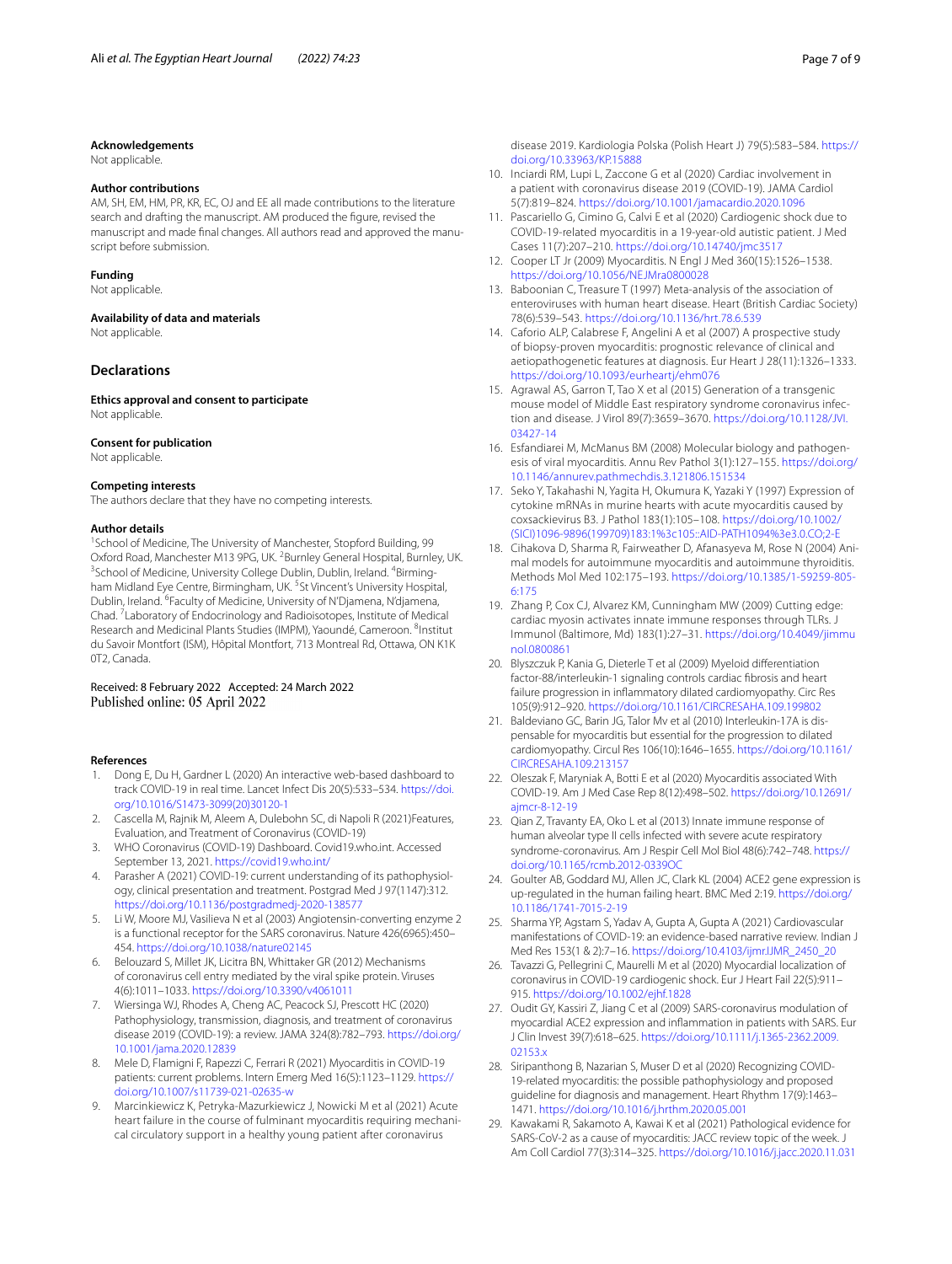- <span id="page-7-0"></span>30. Fox SE, Li G, Akmatbekov A et al (2020) Unexpected features of cardiac pathology in COVID-19 infection. Circulation 142(11):1123–1125. [https://](https://doi.org/10.1161/CIRCULATIONAHA.120.049465) [doi.org/10.1161/CIRCULATIONAHA.120.049465](https://doi.org/10.1161/CIRCULATIONAHA.120.049465)
- <span id="page-7-1"></span>31. Varga Z, Flammer AJ, Steiger P et al (2020) Endothelial cell infection and endotheliitis in COVID-19. Lancet (London, England) 395(10234):1417– 1418. [https://doi.org/10.1016/S0140-6736\(20\)30937-5](https://doi.org/10.1016/S0140-6736(20)30937-5)
- <span id="page-7-2"></span>32. Fox SE, Falgout L, vandar Heide RS (2021) COVID-19 myocarditis: quantitative analysis of the infammatory infltrate and a proposed mechanism. Cardiovasc Pathol 54:107361. [https://doi.org/10.1016/j.carpath.2021.](https://doi.org/10.1016/j.carpath.2021.107361) [107361](https://doi.org/10.1016/j.carpath.2021.107361)
- <span id="page-7-3"></span>33. Lee DW, Gardner R, Porter DL et al (2014) Current concepts in the diagnosis and management of cytokine release syndrome. Blood 124(2):188– 195. <https://doi.org/10.1182/blood-2014-05-552729>
- <span id="page-7-4"></span>34. Coperchini F, Chiovato L, Croce L, Magri F, Rotondi M (2020) The cytokine storm in COVID-19: an overview of the involvement of the chemokine/ chemokine-receptor system. Cytokine Growth Factor Rev 53:25–32. <https://doi.org/10.1016/j.cytogfr.2020.05.003>
- <span id="page-7-5"></span>35. Talasaz AH, Sadeghipour P, Kakavand H et al (2021) Recent randomized trials of antithrombotic therapy for patients with COVID-19: JACC stateof-the-art review. J Am Coll Cardiol 77(15):1903–1921. [https://doi.org/10.](https://doi.org/10.1016/j.jacc.2021.02.035) [1016/j.jacc.2021.02.035](https://doi.org/10.1016/j.jacc.2021.02.035)
- <span id="page-7-6"></span>36. Guzik TJ, Mohiddin SA, Dimarco A et al (2020) COVID-19 and the cardiovascular system: implications for risk assessment, diagnosis, and treatment options. Cardiovasc Res 116(10):1666–1687. [https://doi.org/10.](https://doi.org/10.1093/cvr/cvaa106) [1093/cvr/cvaa106](https://doi.org/10.1093/cvr/cvaa106)
- <span id="page-7-7"></span>37. Guo T, Fan Y, Chen M et al (2020) Cardiovascular implications of fatal outcomes of patients with coronavirus disease 2019 (COVID-19). JAMA Cardiol 5(7):811–818. <https://doi.org/10.1001/jamacardio.2020.1017>
- <span id="page-7-8"></span>38. Li B, Yang J, Zhao F et al (2020) Prevalence and impact of cardiovascular metabolic diseases on COVID-19 in China. Clin Res Cardiol 109(5):531– 538. <https://doi.org/10.1007/s00392-020-01626-9>
- <span id="page-7-9"></span>39. Halushka MK, vandar Heide RS (2021) Myocarditis is rare in COVID-19 autopsies: cardiovascular fndings across 277 postmortem examinations. Cardiovasc Pathol 50:107300. [https://doi.org/10.1016/j.carpath.2020.](https://doi.org/10.1016/j.carpath.2020.107300) [107300](https://doi.org/10.1016/j.carpath.2020.107300)
- <span id="page-7-10"></span>40. Puntmann VO, Carerj ML, Wieters I et al (2020) Outcomes of cardiovascular magnetic resonance imaging in patients recently recovered from coronavirus disease 2019 (COVID-19). JAMA Cardiol 5(11):1265–1273. <https://doi.org/10.1001/jamacardio.2020.3557>
- <span id="page-7-11"></span>41. Shi S, Qin M, Shen B et al (2020) Association of cardiac injury with mortality in hospitalized patients with COVID-19 in Wuhan, China. JAMA Cardiol. 5(7):802–810. <https://doi.org/10.1001/jamacardio.2020.0950>
- <span id="page-7-12"></span>42. Ruan Q, Yang K, Wang W, Jiang L, Song J (2020) Clinical predictors of mortality due to COVID-19 based on an analysis of data of 150 patients from Wuhan, China. Intensive Care Med 46(5):846–848. [https://doi.org/10.](https://doi.org/10.1007/s00134-020-05991-x) [1007/s00134-020-05991-x](https://doi.org/10.1007/s00134-020-05991-x)
- <span id="page-7-13"></span>43. Laganà N, Cei M, Evangelista I et al (2021) Suspected myocarditis in patients with COVID-19: a multicenter case series. Medicine 100(8):e24552–e24552.<https://doi.org/10.1097/MD.0000000000024552>
- <span id="page-7-14"></span>44. Omidi F, Hajikhani B, Kazemi SN et al (2021) COVID-19 and cardiomyopathy: a systematic review. Front Cardiovasc Med 8:695206. [https://doi.org/](https://doi.org/10.3389/fcvm.2021.695206) [10.3389/fcvm.2021.695206](https://doi.org/10.3389/fcvm.2021.695206)
- <span id="page-7-15"></span>45. Guo J, Wei X, Li Q et al (2020) Single-cell RNA analysis on ACE2 expression provides insights into SARS-CoV-2 potential entry into the bloodstream and heart injury. J Cell Physiol 235(12):9884–9894. [https://doi.org/10.](https://doi.org/10.1002/jcp.29802) [1002/jcp.29802](https://doi.org/10.1002/jcp.29802)
- <span id="page-7-17"></span>46. Ma M, Xu Y, Su Y et al (2021) Single-cell transcriptome analysis decipher new potential regulation mechanism of ACE2 and NPs signaling among heart failure patients infected with SARS-CoV-2. Front Cardiovasc Med. <https://doi.org/10.3389/fcvm.2021.628885>
- <span id="page-7-16"></span>47. Chen L, Li X, Chen M, Feng Y, Xiong C (2020) The ACE2 expression in human heart indicates new potential mechanism of heart injury among patients infected with SARS-CoV-2. Cardiovasc Res 116(6):1097–1100. <https://doi.org/10.1093/cvr/cvaa078>
- <span id="page-7-18"></span>48. Pan D, Sze S, Minhas JS et al (2020) The impact of ethnicity on clinical outcomes in COVID-19: a systematic review. EClinicalMedicine 23:100404. <https://doi.org/10.1016/j.eclinm.2020.100404>
- 49. Myers VD, Gerhard GS, McNamara DM et al (2018) Association of variants in BAG3 with cardiomyopathy outcomes in African American Individuals. JAMA Cardiol 3(10):929–938. [https://doi.org/10.1001/jamacardio.2018.](https://doi.org/10.1001/jamacardio.2018.2541) [2541](https://doi.org/10.1001/jamacardio.2018.2541)
- 50. Leigh JA, Alvarez M, Rodriguez CJ (2016) Ethnic minorities and coronary heart disease: an update and future directions. Curr Atheroscler Rep 18(2):9. <https://doi.org/10.1007/s11883-016-0559-4>
- 51. Abuelgasim E, Saw LJ, Shirke M, Zeinah M, Harky A (2020) COVID-19: Unique public health issues facing Black, Asian and minority ethnic communities. Curr Probl Cardiol 45(8):100621. [https://doi.org/10.1016/j.cpcar](https://doi.org/10.1016/j.cpcardiol.2020.100621) [diol.2020.100621](https://doi.org/10.1016/j.cpcardiol.2020.100621)
- <span id="page-7-19"></span>52. Vinciguerra M, Greco E (2020) Sars-CoV-2 and black population: ACE2 as shield or blade? Infection Genetics Evol J Mol Epidemiol Evolut Genetics Infect Diseases 84:104361. <https://doi.org/10.1016/j.meegid.2020.104361>
- <span id="page-7-20"></span>53. Maron BJ, Udelson JE, Bonow RO et al (2015) Eligibility and disqualification recommendations for competitive athletes with cardiovascular abnormalities: task force 3: hypertrophic cardiomyopathy, arrhythmogenic right ventricular cardiomyopathy and other cardiomyopathies, and myocarditis: a scientifc statement from the American Heart Association and American College of Cardiology. Circulation. [https://doi.org/10.1161/](https://doi.org/10.1161/CIR.0000000000000239) [CIR.0000000000000239](https://doi.org/10.1161/CIR.0000000000000239)
- <span id="page-7-21"></span>54. Daniels CJ, Rajpal S, Greenshields JT et al (2021) Prevalence of clinical and subclinical myocarditis in competitive athletes with recent SARS-CoV-2 infection. JAMA Cardiol. <https://doi.org/10.1001/jamacardio.2021.2065>
- <span id="page-7-22"></span>55. Rajpal S, Tong MS, Borchers J et al (2021) Cardiovascular magnetic resonance fndings in competitive athletes recovering from COVID-19 infection. JAMA Cardiol 6(1):116–118. [https://doi.org/10.1001/jamacardio.](https://doi.org/10.1001/jamacardio.2020.4916) [2020.4916](https://doi.org/10.1001/jamacardio.2020.4916)
- <span id="page-7-23"></span>56. Bozkurt B, Kamat I, Hotez PJ (2021) Myocarditis with COVID-19 mRNA vaccines. Circulation 144(6):471–484. [https://doi.org/10.1161/CIRCULATIO](https://doi.org/10.1161/CIRCULATIONAHA.121.056135) [NAHA.121.056135](https://doi.org/10.1161/CIRCULATIONAHA.121.056135)
- <span id="page-7-24"></span>57. Diaz GA, Parsons GT, Gering SK, Meier AR, Hutchinson Iv, Robicsek A (2021) Myocarditis and pericarditis after vaccination for COVID19. JAMA. <https://doi.org/10.1001/jama.2021.13443>
- <span id="page-7-25"></span>58. Abu Mouch S, Roguin A, Hellou E et al (2021) Myocarditis following COVID-19 mRNA vaccination. Vaccine 39(29):3790–3793. [https://doi.org/](https://doi.org/10.1016/j.vaccine.2021.05.087) [10.1016/j.vaccine.2021.05.087](https://doi.org/10.1016/j.vaccine.2021.05.087)
- <span id="page-7-27"></span>59. Kim HW, Jenista ER, Wendell DC et al (2021) Patients with acute myocarditis following mRNA COVID-19 vaccination. JAMA Cardiol. [https://doi.org/](https://doi.org/10.1001/jamacardio.2021.2828) [10.1001/jamacardio.2021.2828](https://doi.org/10.1001/jamacardio.2021.2828)
- <span id="page-7-28"></span>60. Shaw KE, Cavalcante JL, Han BK, Gössl M (2021) Possible association between COVID-19 vaccine and myocarditis: clinical and CMR fndings. JACC Cardiovasc Imaging 14(9):1856–1861. [https://doi.org/10.1016/j.](https://doi.org/10.1016/j.jcmg.2021.06.002) [jcmg.2021.06.002](https://doi.org/10.1016/j.jcmg.2021.06.002)
- <span id="page-7-26"></span>61. Montgomery J, Ryan M, Engler R et al (2021) Myocarditis following immu‑ nization with mRNA COVID-19 vaccines in members of the US military. JAMA Cardiol.<https://doi.org/10.1001/jamacardio.2021.2833>
- <span id="page-7-29"></span>62. Dionne A, Sperotto F, Chamberlain S et al (2021) Association of myocarditis with BNT162b2 messenger RNA COVID-19 vaccine in a case series of children. JAMA Cardiol. <https://doi.org/10.1001/jamacardio.2021.3471>
- <span id="page-7-30"></span>63. Bhopal SS, Bagaria J, Olabi B, Bhopal R (2021) Children and young people remain at low risk of COVID-19 mortality. Lancet Child Adolescent Health 5(5):e12–e13. [https://doi.org/10.1016/S2352-4642\(21\)00066-3](https://doi.org/10.1016/S2352-4642(21)00066-3)
- <span id="page-7-31"></span>64. D'Angelo T, Cattaf A, Carerj ML et al (2021) Myocarditis after SARS-CoV-2 vaccination: a vaccine-induced reaction? Can J Cardiol. [https://doi.org/10.](https://doi.org/10.1016/j.cjca.2021.05.010) [1016/j.cjca.2021.05.010](https://doi.org/10.1016/j.cjca.2021.05.010)
- <span id="page-7-32"></span>65. Al-Akchar M, Kiel J (2021) Acute Myocarditis
- <span id="page-7-33"></span>66. Kim IC, Kim JY, Kim HA, Han S (2020) COVID-19-related myocarditis in a 21-year-old female patient. Eur Heart J 41(19):1859. [https://doi.org/10.](https://doi.org/10.1093/eurheartj/ehaa288) [1093/eurheartj/ehaa288](https://doi.org/10.1093/eurheartj/ehaa288)
- <span id="page-7-34"></span>67. Das BB (2021) SARS-CoV-2 myocarditis in a high school athlete after COVID-19 and its implications for clearance for sports. Children (Basel, Switzerland) 8(6):427. <https://doi.org/10.3390/children8060427>
- <span id="page-7-35"></span>68. Fried JA, Ramasubbu K, Bhatt R et al (2020) The variety of cardiovascular presentations of COVID-19. Circulation 141(23):1930–1936. [https://doi.](https://doi.org/10.1161/CIRCULATIONAHA.120.047164) [org/10.1161/CIRCULATIONAHA.120.047164](https://doi.org/10.1161/CIRCULATIONAHA.120.047164)
- 69. Okor I, Sleem A, Zhang A, Kadakia R, Bob-Manuel T, Krim SR (2021) Suspected COVID-19-induced myopericarditis. Ochsner J 21(2):181–186. <https://doi.org/10.31486/toj.20.0090>
- <span id="page-7-36"></span>70. Ho JS, Sia CH, Chan MY, Lin W, Wong RC (2020) Coronavirus-induced myocarditis: a meta-summary of cases. Heart Lung J Crit Care 49(6):681–685. <https://doi.org/10.1016/j.hrtlng.2020.08.013>
- <span id="page-7-37"></span>71. Gaine S, Devitt P, Coughlan JJ, Pearson I (2021) COVID-19-associated myocarditis presenting as new-onset heart failure and atrial fbrillation. BMJ Case Rep 14(7):e244027.<https://doi.org/10.1136/bcr-2021-244027>